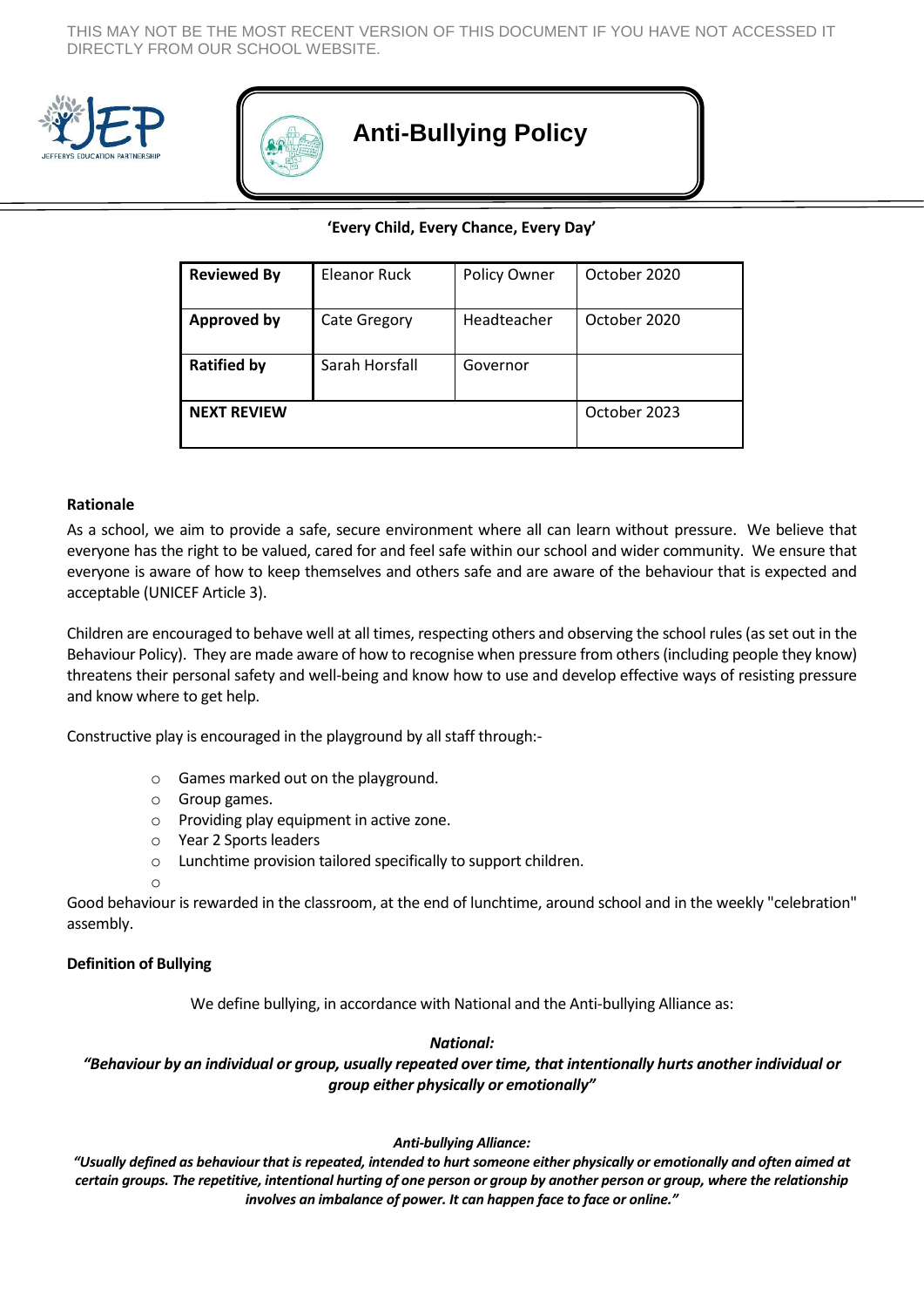Bullying is behaviour which can be defined as the repeated attack, physical, psychological, social or verbal on those who are powerless to resist, with the intention of causing distress for gain, gratification or impact. (UNICEF, Article 24).

The four key elements of bullying are:

- Hurtful
- Repetition
- Power imbalance
- Intentional

Bullying behaviour can be:

- Physical (Kicking and hurting)
- Verbal (Name calling, taunting, mocking, making offensive comments, spreading hurtful rumours)
- Emotional (Taking belongings or damaging)
- Sexual (Unwanted physical contact, abusive comments)
- Online/Cyber (Inappropriate messaging via any form of social media, including text messages)
- Indirect (Exploitation of individuals)

This policy links strongly with the schools Safeguarding Policy. As a school we recognise that children may be harmed/abused by other children or young people. This is generally referred to as per on peer abuse and can take many forms. This can include (but is not limited to) bullying, (including cyber bullying) and will use the school's antibullying procedures where necessary. Staff are trained by an accredited Stonewall Trainer, to tackle homophobia, biphobia and transphobia bullying in our school. However, there will be occasions when a child's behaviour warrants a response under safeguarding rather than anti-bullying procedures. Children and learners are protected and helped to keep themselves safe from bullying, homophobic behaviour, racism, sexism and other forms of discrimination. Any discriminatory behaviours are challenged and help and support are given to children about how to treat others with respect. Sexual violence and sexual harassment; physical abuse such as hitting, kicking, shaking, biting, hair pulling of otherwise causing physical harm; upskirting, abuse within intimate partner relations, sexting and initiating/hazing type violence and rituals are recognised as other forms of peer on peer abuse. As set out in Part KCSIE Sept 2020.

## What to look out for:

It can be hard for adults, including parents, to know whether or not a child is being bullied. A child may be too frightened to tell anyone in case the bullying gets worse or they might believe that they deserve, or are responsible for, the bullying that they have experienced. Bullying (cyber bullying) can affect a child's health, and it can cause emotional and behavioural problems. As it is often non-physical the effects may not be visible. However, there are several warning signs that you can look out for in their appearance and behaviour – although no sign indicates for certain that a child is being bullied (cyber bullied). These are set out below in the policy.

## **Aims and objectives**

This policy aims to produce a consistent school response to any bullying incident that may occur. We aim to teach those values, attitudes and skills which foster mutual respect and caring in children. We hope to create an open, but secure environment where incidents can be reported confidentially. We ensure that any pupil who may experience bullying is made to feel safe and secure and knows they will be heard and taken seriously (UNICEF, Article 13). This includes specific support that may be needed for vulnerable groups or individuals. As a staff we aim to protect all parties while the issues are resolved. We aim to make all those connected with the school aware of our opposition to bullying, and we make clear each person's responsibilities with regard to the eradication of bullying in our school.

All staff are responsible for:-

- Ensuring that pupils know they can confide in their teacher or a grown-up they trust.
- Showing pupils that bullying is taken seriously.
- Making pupils who are bullied feel safe in school.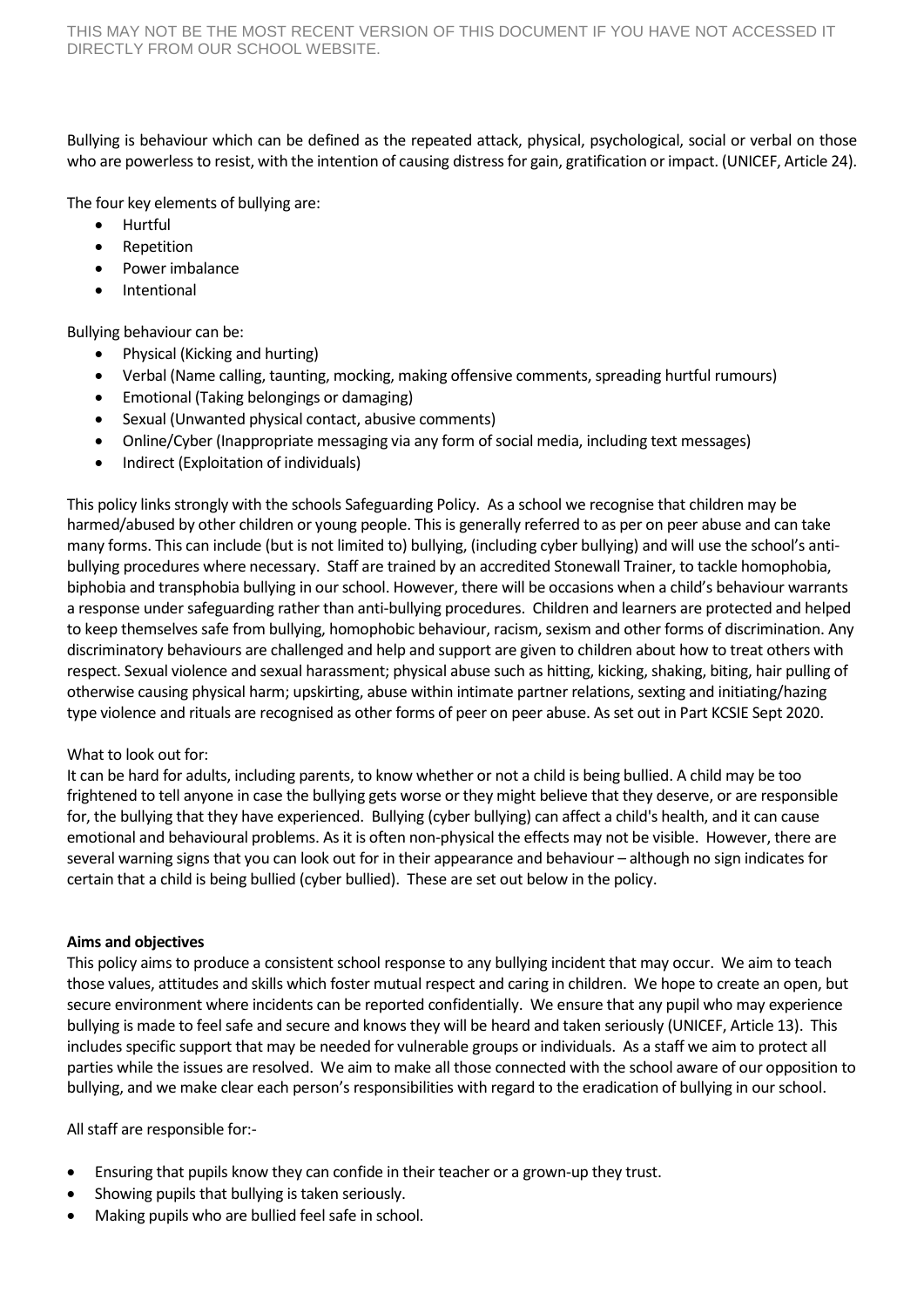- Dealing immediately and sensitively with incidents of bullying.
- Teach pupils through PSHE and circle times to respect others feelings
- Providing opportunities for children to have 'bubble-time' and recording the 'bubble-time' in the appropriate folder.
- Providing all children involved in the incident with the opportunity to reflect on what happened and their feelings through restorative practise.
- Recording incidents as well as pupil/parental concerns on CPOMs.

\*see behaviour policy for more information

Head teacher, Deputy Head teacher or Year Leader (with support of PSHE lead if needed) will: -

- Inform parents and give them the opportunity to express their views about the situation.
- Work with parents and staff to resolve the problem in a positive manner.
- Advise parents on supporting their child.

The Head teacher and Class teacher & Class Teaching Assistant will:-

- Support all parties involved while the problem is being resolved.
- Encourage the pupil who bullies to modify their behaviour until it becomes acceptable.
- Provide follow up support for both parties and oversee modified behaviour.
- Inform key members of the school team in order to support / monitor behaviour of the child who is being bullied and the child who is bullying

Any adult in the school community who feels that they have become a victim of bullying should consult the Head of School or Chair of Governors.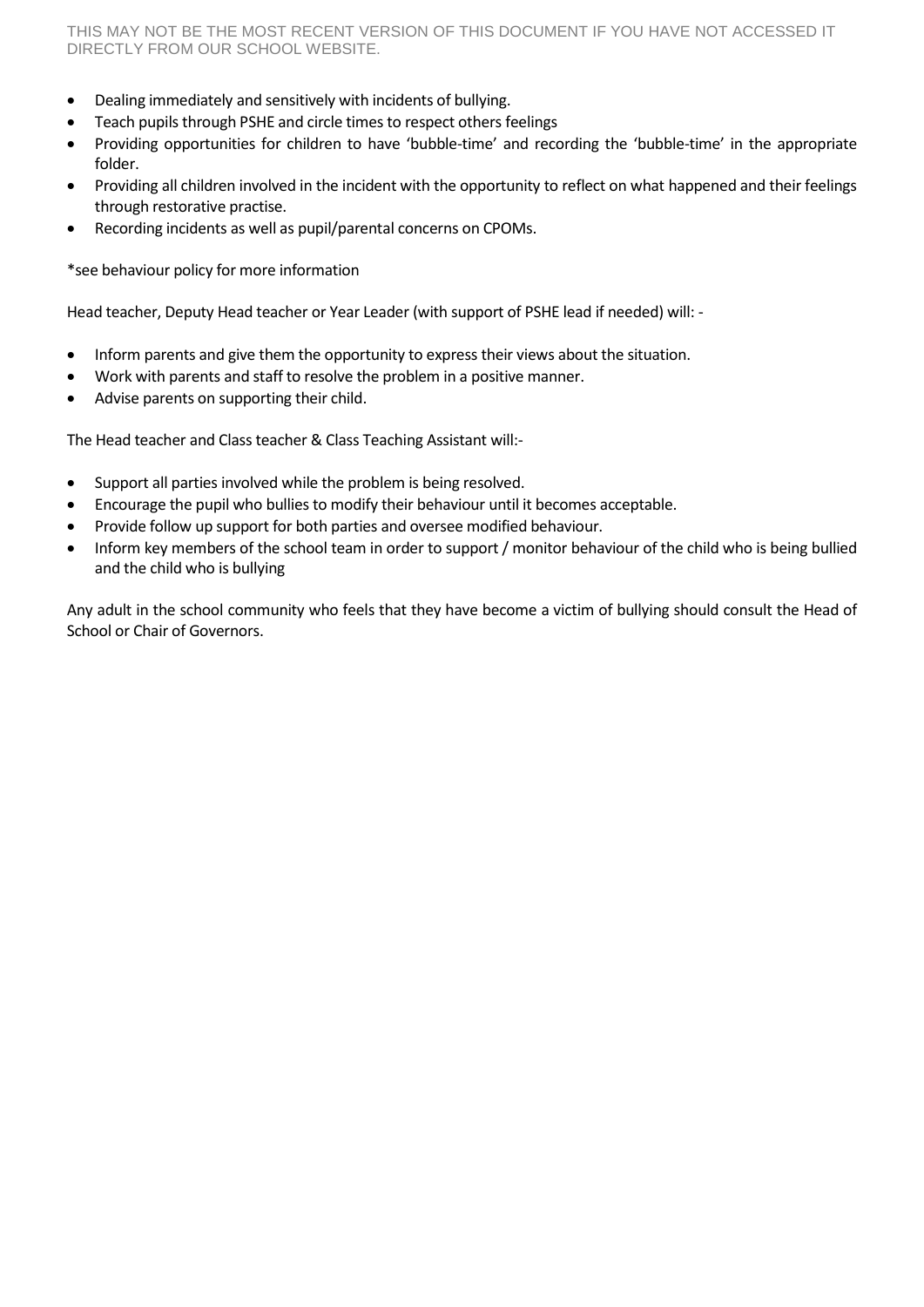## **Tool kit for dealing with bullying behaviour**

Any inappropriate behaviours that could be considered (as) 'bullying', will be taken seriously at all times. These will be reported in the following ways:

- Written or verbal communications from a child/parent
- Any adult working in school will record any observed or communicated behaviour on CPOMS or bubble-time record sheet

If a member of staff recognises or has any concerns that bullying behaviour is taking place they will report it to the class teacher. Teacher speaks to the child/children concerned through bubble-time to identify any concerns/worries. Teacher observes the children in classroom and playground. Record incidents/observations on CPOMS. Do you consider this incident as 'bullying'? *Consult with designated anti-bullying leader.* **NO Yes** Ensure the incident is recorded Child's class teacher speaks on CPOMS to all parties involved and regularly monitor the issue This is recorded on CPOMS. Give the child strategies to quickly Report further concerns, e.g bubble Time, picture care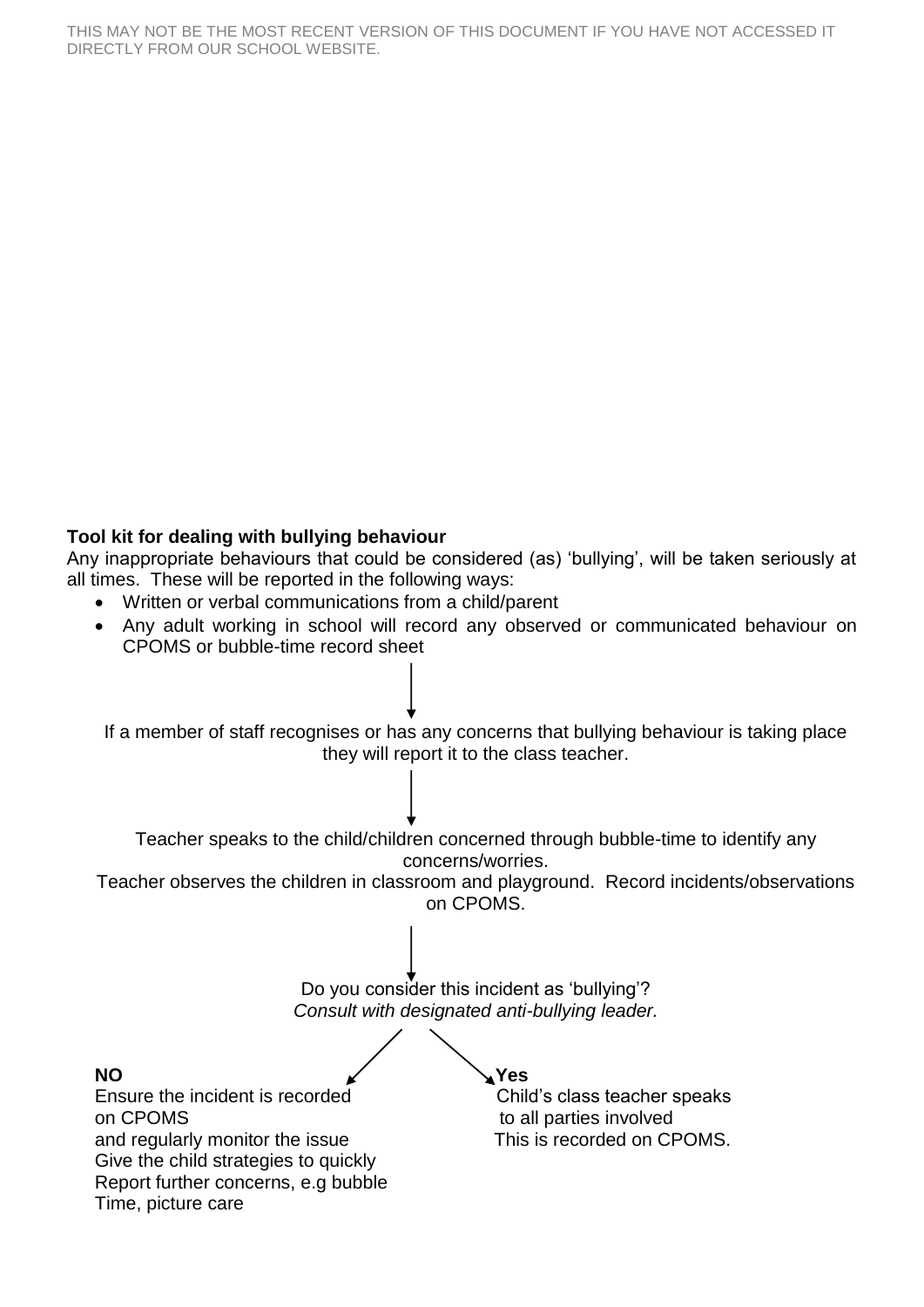THIS MAY NOT BE THE MOST RECENT VERSION OF THIS DOCUMENT IF YOU HAVE NOT ACCESSED IT DIRECTLY FROM OUR SCHOOL WEBSITE.

> Class teacher to discuss the outcome with anti-bullying leader and Head teacher.

$$
\sim
$$

**If YES** The incident will be recorded in the child protection file. This will be regularly reviewed and monitored closely.

**If NO** The offender is given the opportunity to correct their behaviour, which will be closely monitored. CPOMS will be completed.

.

# **This procedure will be followed for any school and outside incidents**

### **Reporting and recording incidents of bullying**

Bullying hurts. No one deserves to be a victim of bullying. Everybody has the right to be treated with respect. Pupils who are bullying need to learn different ways of behaving. We have a responsibility to respond promptly and effectively to issues of bullying.

Children are aware of the different ways to report bullying. Children know that all adults in school will listen carefully and take their views seriously (UNICEF, Article 12). Children can communicate their concerns through their own ways, this could be speaking, asking for bubble time, drawing, and writing. We will encourage pupils to report bullying in confidence through;

- Bubble time each child is encouraged share their worry with any adult within the school by asking for bubble time. Adults are very aware of our child protection policy and support the child/children sharing their worry and being able to pop their bubble afterwards. Referral could be made to the ELSA
- Restorative practice used with adults support to allow the children to talk through what has happened
- Playground friends and school council these children are stationed in the playground during all playtimes and look out for children who may need them. Friendship groups are run throughout the week with children from Year 2 taking on the role to support children who need someone to play with. These opportunities can be outside in the playground or in a quieter environment.
- The Friendship Bench provides children with a space to communicate to others (children and adults) that they would like someone to play with or talk to. Bubble Time provides an opportunity for any child to talk to any adult they chose about a worry they have. There are bubbles located around the school for children to use to indicate that they would like some Bubble Time.

It is through these systems that pupils can easily have access to reporting routes. Therefore, they will have confidence that their concerns are heard and will be treated promptly and seriously, safe in the knowledge that action will not make the situation worse. Pupils know who will deal with their concerns and will have trust in adults and the school kit will be used by all staff.